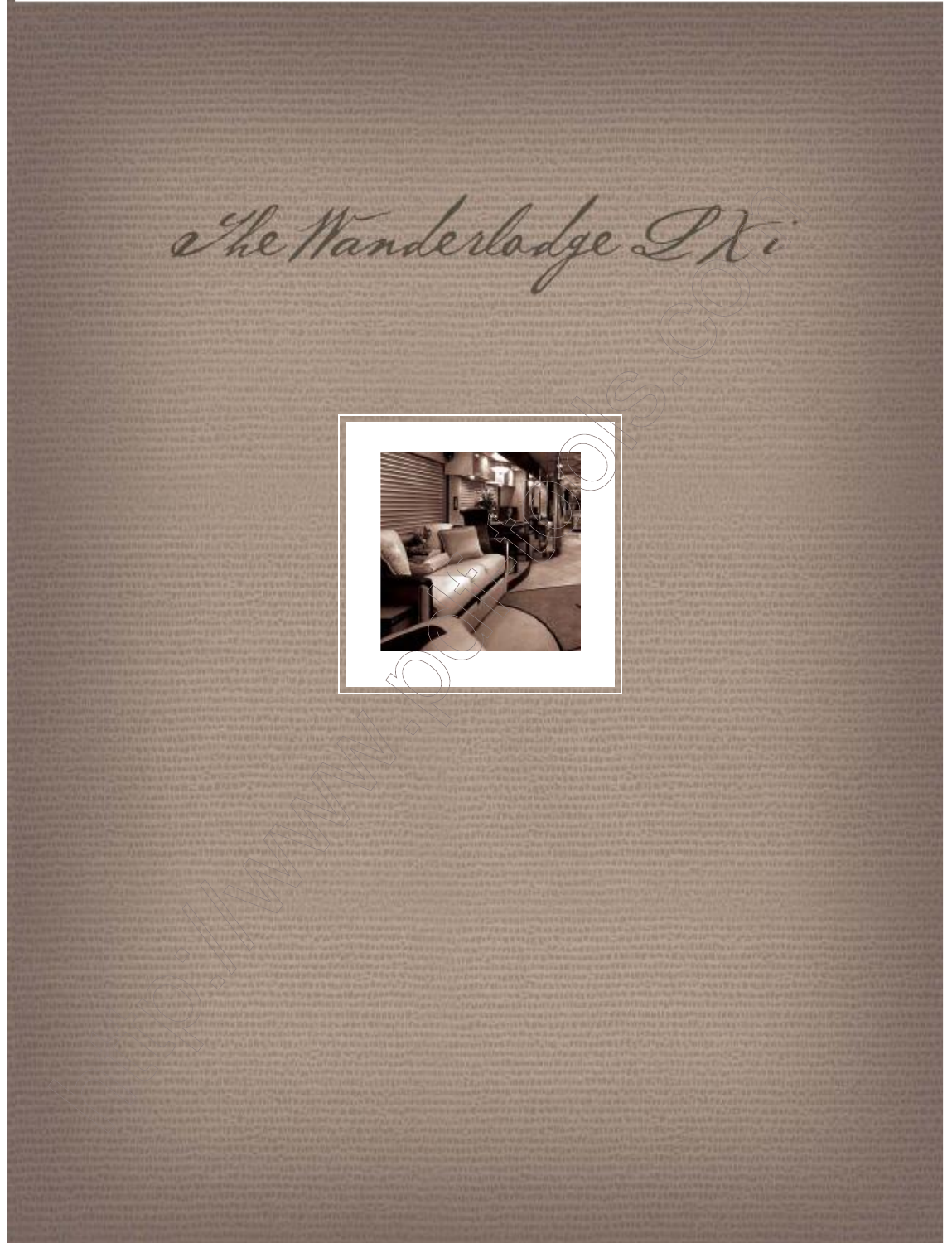Realize Jour Dreams

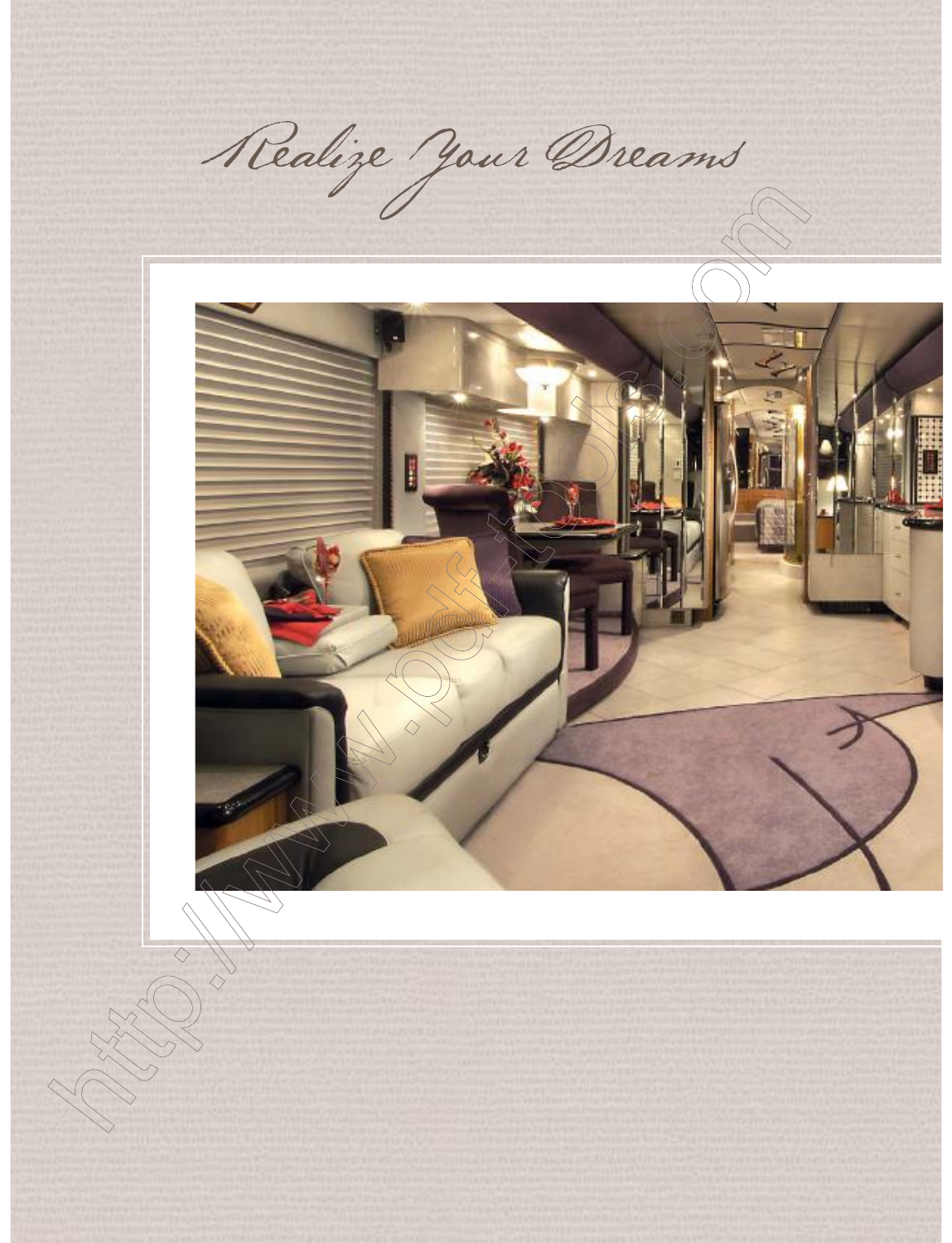

We all have dreams. Some of us dream of adding more adventure to our  $(lives)$ . Others dream of breaking  $\int \phi(t) dt$  the chains of routine. Still others dream of embarking on a more fulfilling life journey. Whatever your particular dream may be, the all-new Wanderlodge LXi will set you on the right course to turn that dream into a reality. Each day will brim over with opportunity and possibility. No rules. No limits. No boundaries. Just the  $\diamondsuit$  unlimited freedom to go wherever your dreams may take you. Do you dare to realize your dreams?

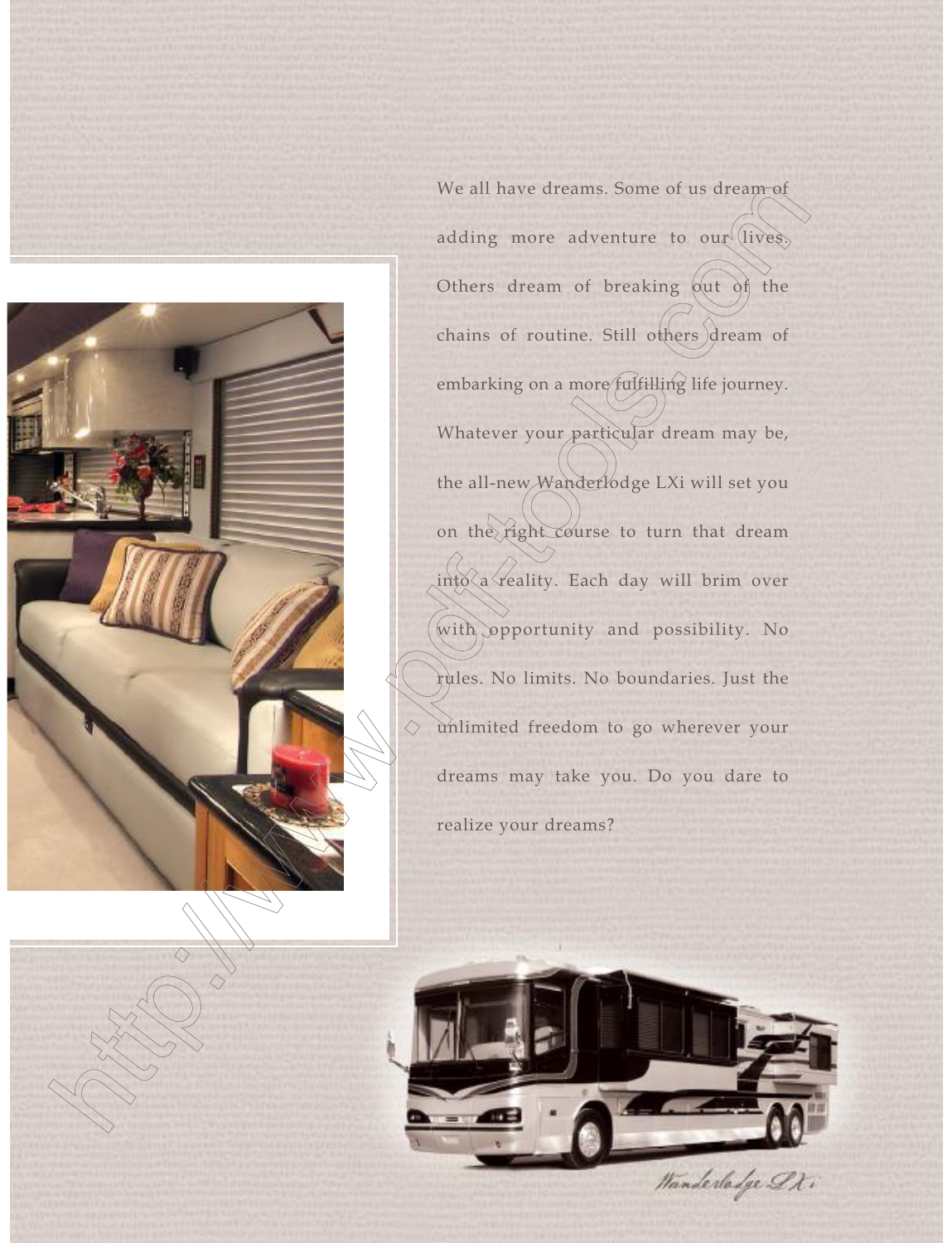Redefining Luxury



Other coaches may give you the option of customizing luxury. On the LXi, it comes standard. It delivers unparalleled luxury and classic styling. From the designer cabinetry . . . to the lavish appointments . . . to the state-of-the-art sound system . . . no detail has been spared. The LXi is truly the new standard which other luxury coaches will be measured.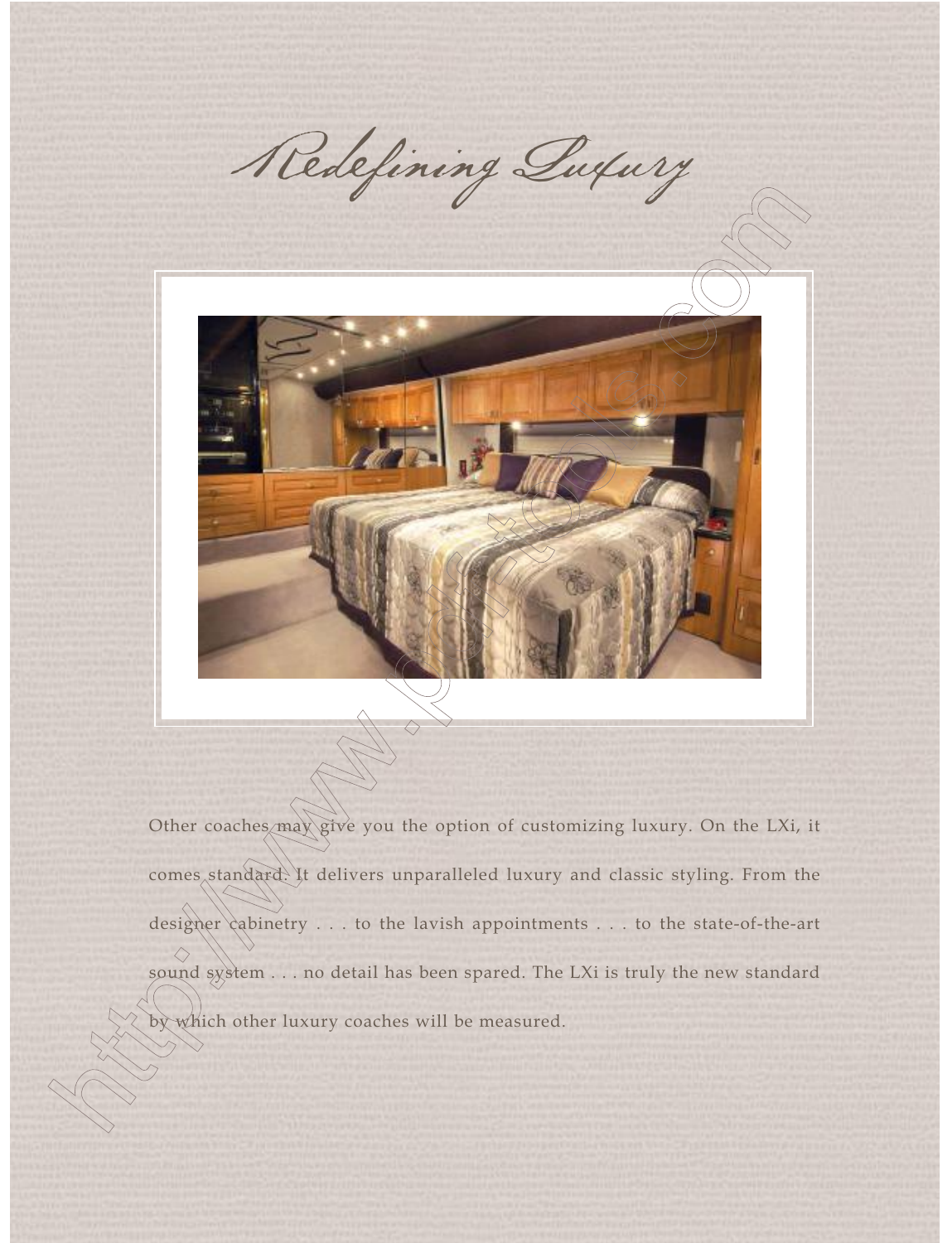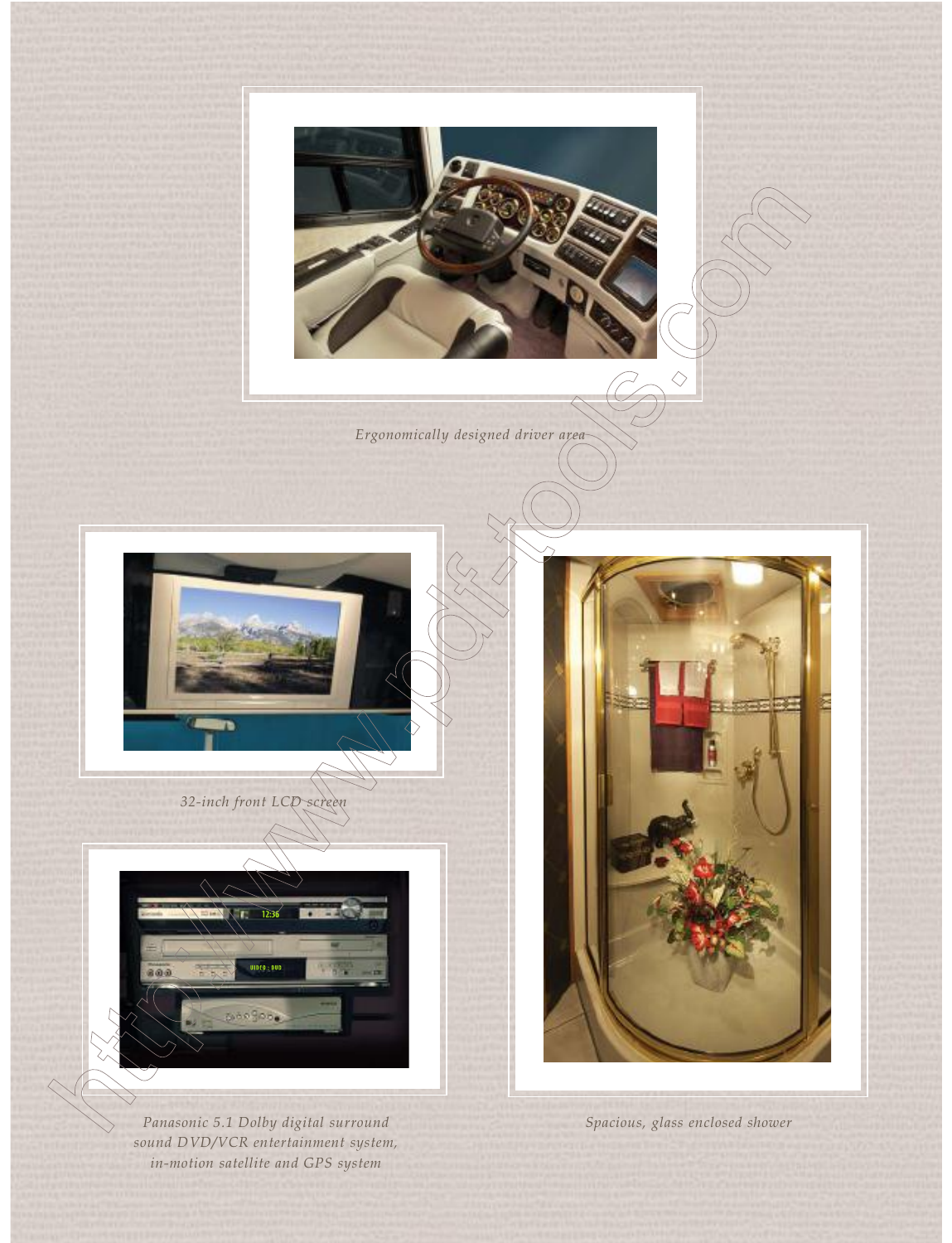Rugged Good Pooks

Solid construction and superior performance make the LXi one-of-a-kind. It has been carefully engineered to withstand the wear and tear of life on the road. The sturdy, integrated stainless steel body/chassis construction ensures more structural integrity than fiberglass motorhomes. As for handling, the LXi is like driving a finely tuned automobile. The new independent front suspension system - with a 54° turning angle - allows you to maneuver in and out of the most constricted areas. So whatever may lie ahead on the road, you'll be ready.

At Blue Bird, we want to make sure your Wanderlodge experience is everything you imagined. That's why we offer an exclusive new 5-year/3-year warranty. See your Wanderlodge dealer for full details.



*High performance 525hp Caterpillar C13 engine with industry leading ACERT emissions-compliant technology*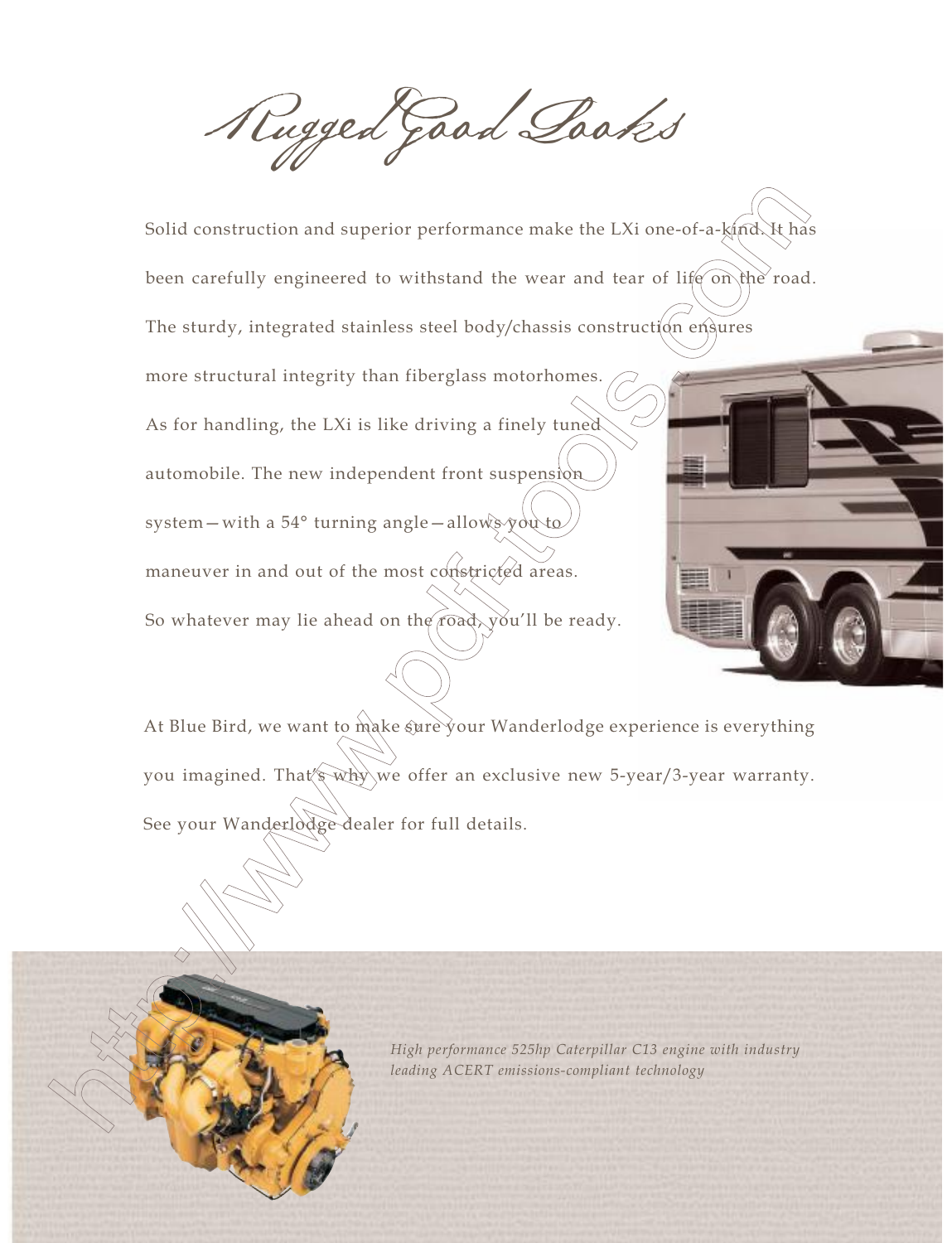*Engineered specifically for a motor coach, the LXi features a fully integrated stainless steel body/chassis construction for durability and strength*

*High-strength, corrosion-resistant stainless steel structure/skin and a one-piece all aluminum roof frame ensure structural integrity*

*The slide-outs utilize a unique linear bearing design to create more space and ensure reliability*

- *New independent front suspension and rear suspension system with six outboard airbags for optimal handling*
- *Full multi-plex electrical system for improved diagnostics and reliability*
- *Vertical roof exhaust to ensure that any vehicle in tow will remain clean*

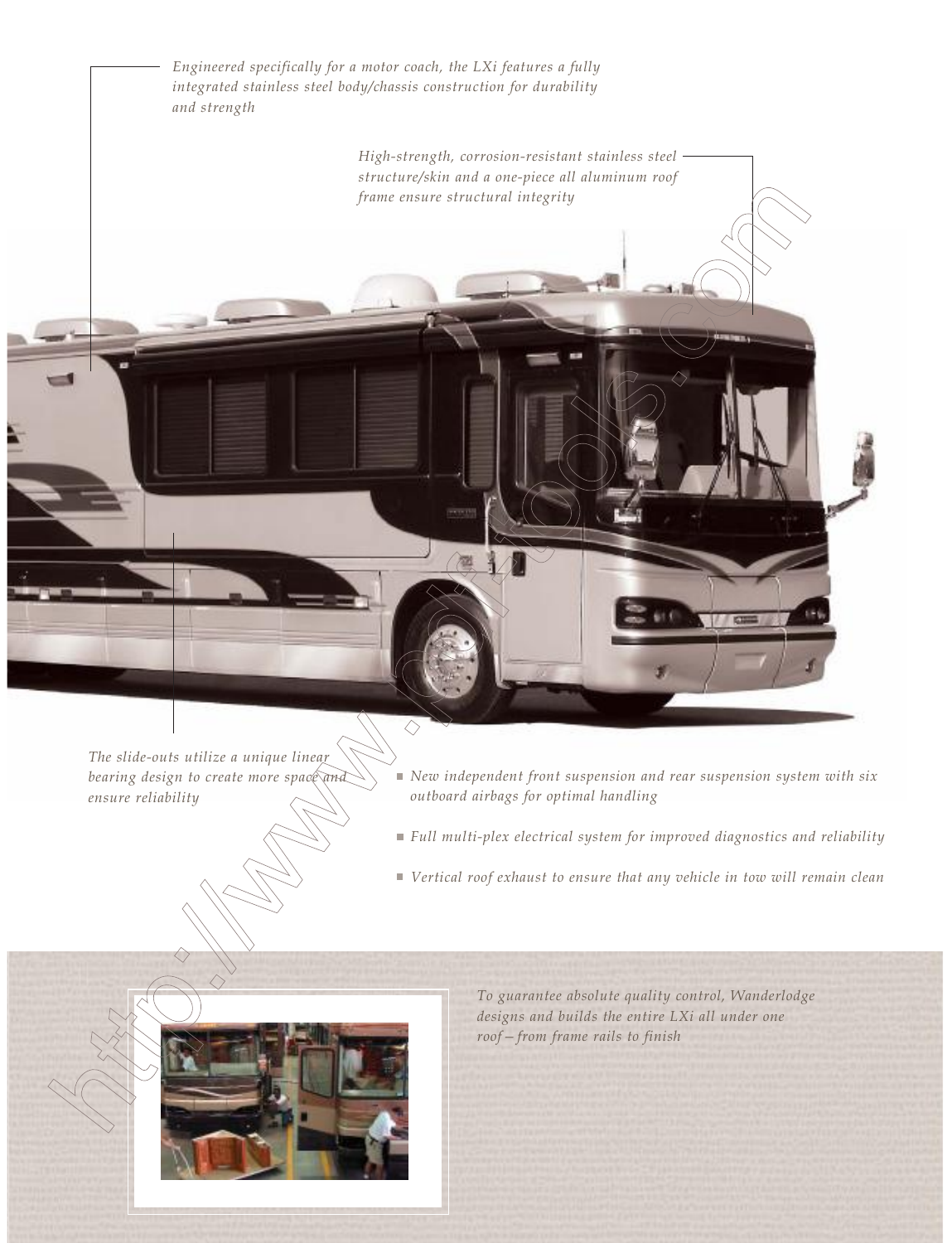Join the Family

Owning a Wanderlodge LXi doesn't just open the door to a whole new life. It

allows you to become a part of the industry's most welcoming motor coach

family: the Wanderlodge Family of Friends. With a well-established member roster, they enjoy special benefits and amenities, plus the opportunity to share experiences with other Wanderlodge owners at rallies throughout the year-including our Rally in  $(t)$ he Valley. Come join the fun.



 $\mathscr{A}$  is your Dream Came True

Here's your chance to realize the dream of owning a Wanderlodge. To help you get started on the journey, we're extending a personal invitation to you to come tour our manufacturing facility. We'd also like to encourage you to visit a Wanderlodge dealer to test drive the LXi. You'll discover firsthand what owning a Wanderlodge can mean to you and your family. Isn't it time to fulfill your dreams?

*To schedule a plant tour, or find a dealer near you, contact Wanderlodge at 1-800-486-7122, or visit us online at www.blue-bird.com.*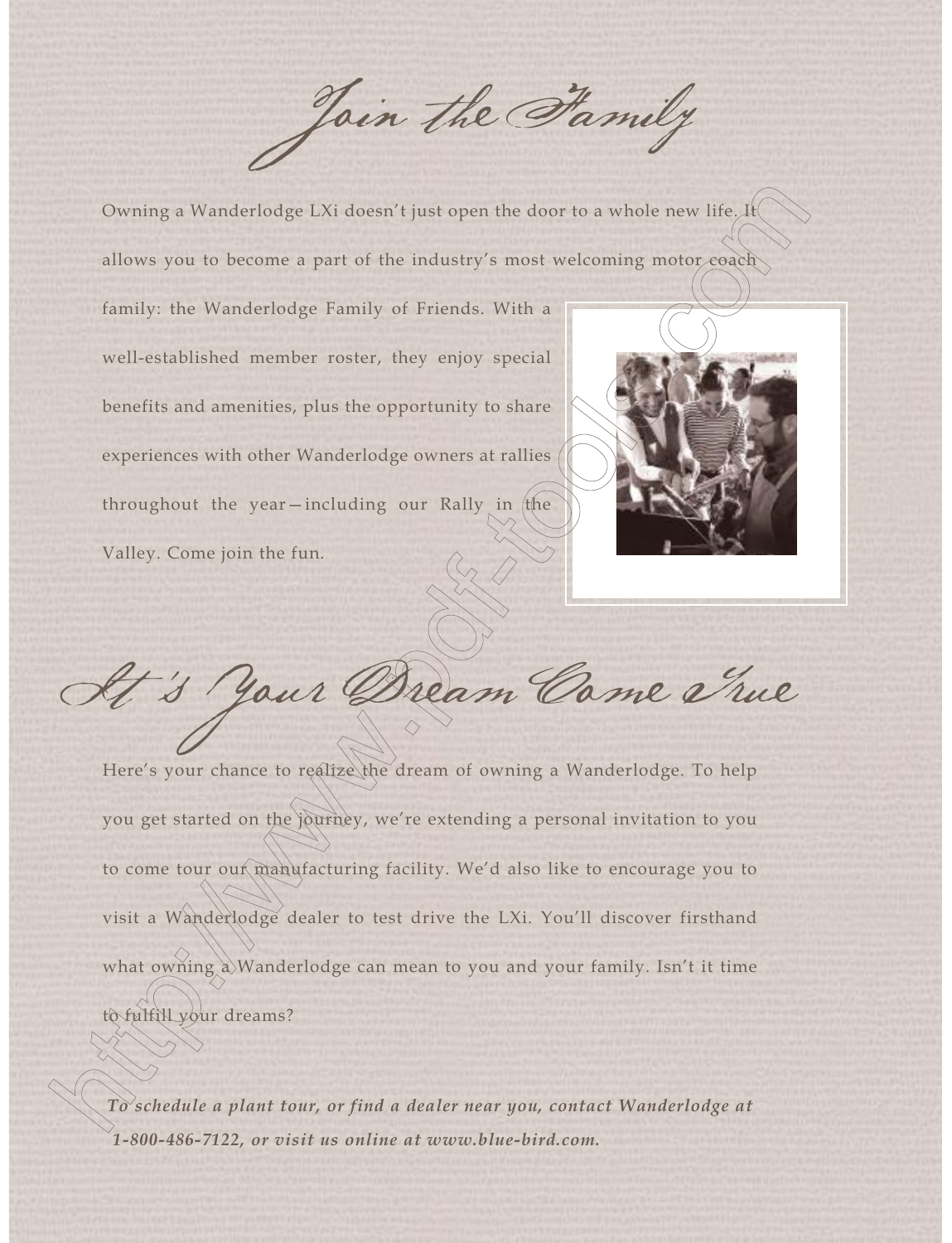